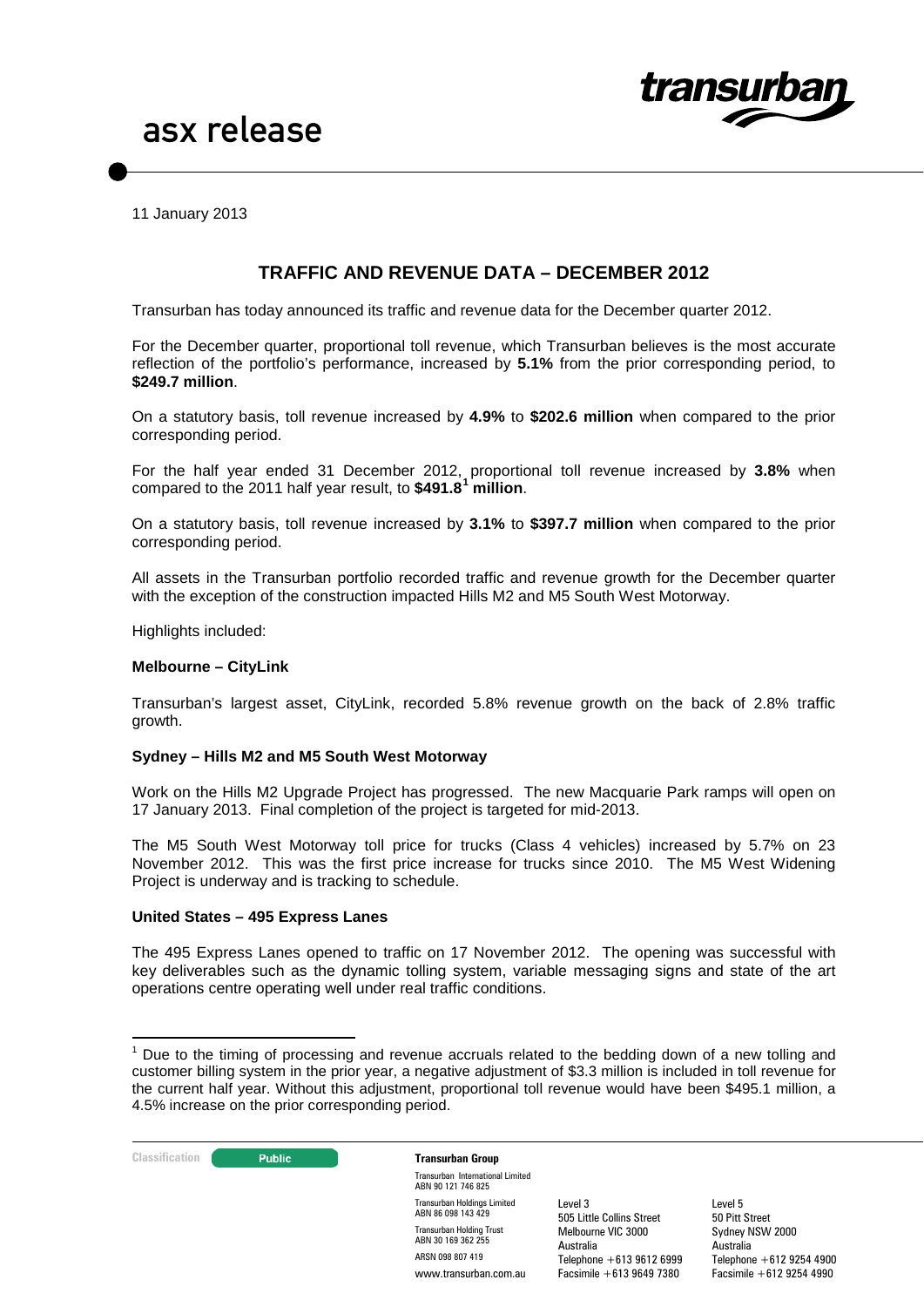

The 495 Express Lanes represent the largest change to the local network since the 1960s. Traffic demand has increased over the first six weeks of operations. However, demand at this point in the asset's ramp up phase is lower than anticipated as local traffic patterns and user preferences adjust.

Revenue on the 495 Express Lanes in the week prior to Christmas was approximately double that of the opening week of operations in mid-November. Leading indicators such as the percentage of new users each day and take up of electronic transponders in the area are trending positively.

High Occupancy Vehicles (HOV 3+) and exempt vehicles make up approximately 7% of users.

Chief Executive Officer, Scott Charlton said "Transurban's Australian assets have performed well in the December quarter. CityLink, which makes up 50% of the portfolio, recorded 5.8% revenue growth – an excellent result in a patchy local economy. Most pleasing was the ongoing increase in demand as the quarter progressed.

"In Sydney, the Hills M2 Upgrade is moving towards completion. The end is now in sight and we look forward to opening the Macquarie Park ramps, in particular, in mid-January ahead of final completion which is expected to occur mid-year.

"The quarter saw the opening of the 495 Express Lanes on 17 November 2012. Initial numbers are below expectations; however we believe that it will take a minimum of six months of operations to establish any reliable trends. We are very pleased with the effectiveness of the tolling system and the operations capability of our team.

"We believe the 495 Express Lanes provide a compelling option to commuters stuck in the endemic congestion on the Capital Beltway. We look forward to the positive impact the asset can have on improving travel times for the Northern Virginian community."

Transurban will report its half year financial results on 5 February 2013.

Full traffic and revenue information for the December quarter is attached.

71 S

**Amanda Street** Company Secretary

**Investor and media enquiries** Wesley Ballantine +61 3 8656 8904



#### **Classification Construction Transurban Group**

Transurban International Limited ABN 90 121 746 825 Transurban Holdings Limited ABN 86 098 143 429 Transurban Holding Trust ABN 30 169 362 255 ARSN 098 807 419 email@transurban.com.au www.transurban.com.au

Level 3 505 Little Collins Street Melbourne Victoria 3000 Australia Telephone +613 9612 6999 Facsimile +613 9649 7380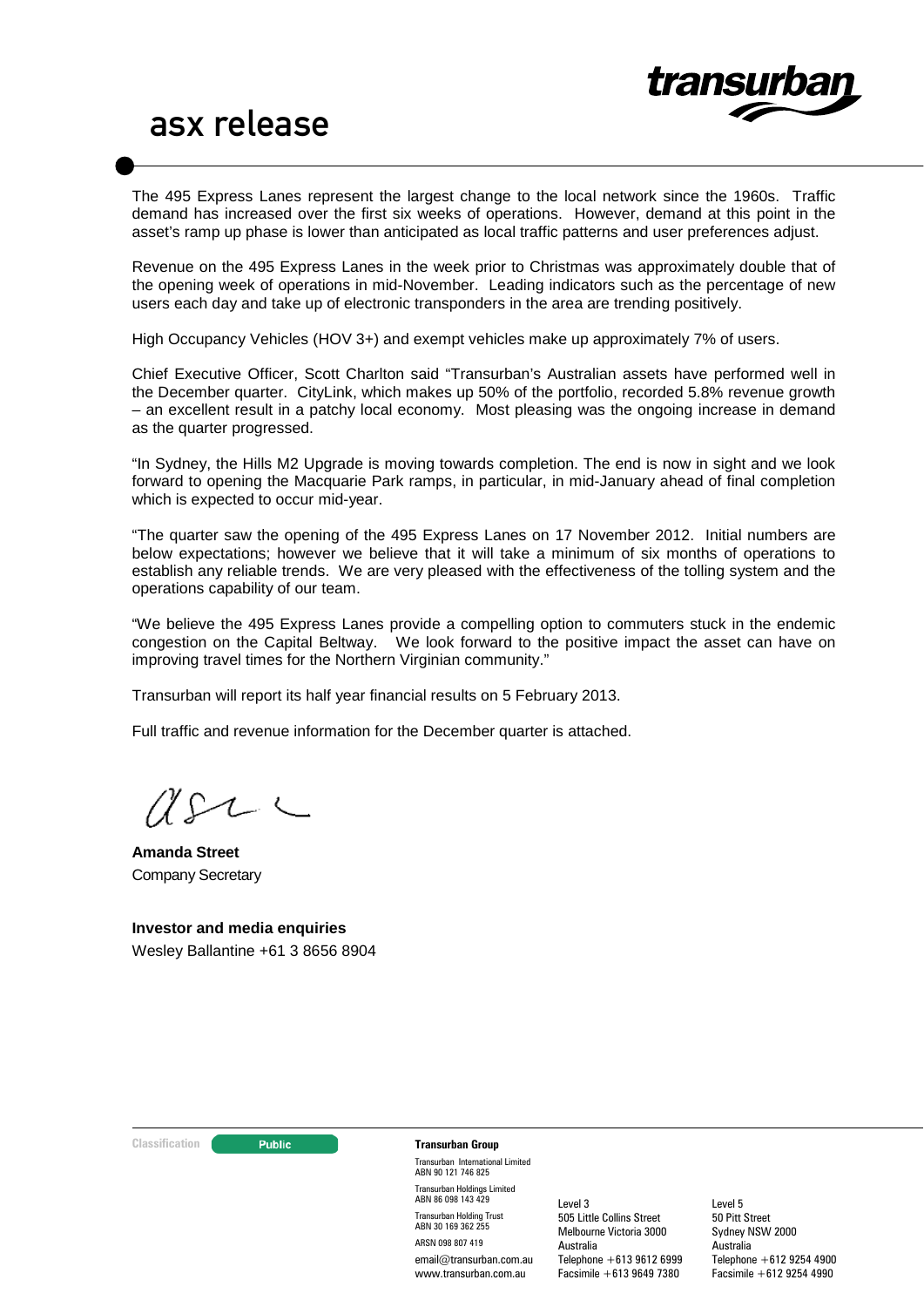

# **Appendix 1 – Traffic and revenue data – December 2012 quarter**

| December quarter       | <b>Transurban</b><br>ownership | <b>Total Toll revenue</b><br>$%$ change | <b>ADT</b><br>% change |
|------------------------|--------------------------------|-----------------------------------------|------------------------|
| CityLink               | 100.0%                         | 5.8%                                    | 2.8%                   |
| Hills M2               | 100.0%                         | 1.2%                                    | (0.9%                  |
| Lane Cove Tunnel / MRE | 100.0%                         | 0.4%                                    | 1.2%                   |
| M1 Eastern Distributor | 75.1%                          | 9.1%                                    | 0.6%                   |
| Westlink M7            | 50.0%                          | 3.2%                                    | 3.1%                   |
| M5 South West Motorway | 50.0%                          | 7.6%                                    | (0.8% )                |
| Pocahontas 895         | 75.0%                          | 3.8%                                    | 3.6%                   |

| Half year ended 31<br>December 2012 | Transurban<br>ownership | <b>Total Toll revenue</b><br>% change | <b>ADT</b><br>% change |
|-------------------------------------|-------------------------|---------------------------------------|------------------------|
| CityLink                            | 100.0%                  | 5.3%                                  | 2.0%                   |
| Hills M2                            | 100.0%                  | $(1.7\%)$                             | $(2.0\%)$              |
| Lane Cove Tunnel / MRE              | 100.0%                  | 0.3%                                  | 0.0%                   |
| M1 Eastern Distributor              | 75.1%                   | 8.2%                                  | (0.4% )                |
| Westlink M7                         | 50.0%                   | 3.2%                                  | 2.4%                   |
| M5 South West Motorway              | 50.0%                   | 10.1%                                 | (0.4% )                |
| Pocahontas 895                      | 75.0%                   | 5.3%                                  | 5.1%                   |

Notes - CityLink traffic is calculated on Average Daily Transactions (ADT). All other assets are calculated on Average Daily Trips (ADT). All percentage changes are to the prior corresponding period. The 495 Express Lanes, which opened to traffic on 17 November 2012, are excluded from the above tables as there is no comparable data.

#### **Classification Transurban Group**

Transurban International Limited ABN 90 121 746 825 Transurban Holdings Limited ABN 86 098 143 429 Transurban Holding Trust ABN 30 169 362 255 ARSN 098 807 419 email@transurban.com.au www.transurban.com.au

Level 3 505 Little Collins Street Melbourne Victoria 3000 Australia Telephone +613 9612 6999 Facsimile +613 9649 7380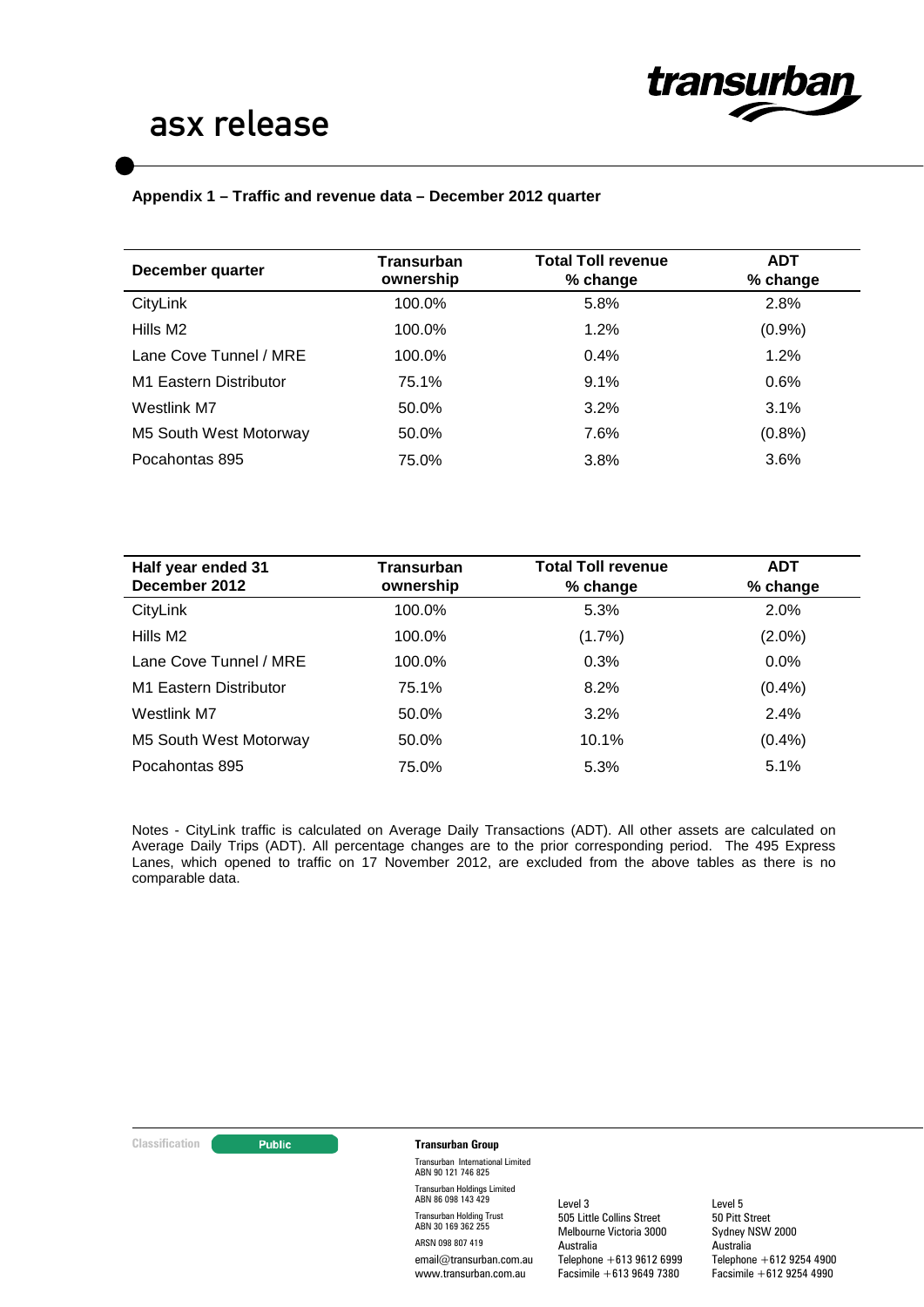

### **Asset commentary**

### **CITYLINK**

For the December 2012 quarter, CityLink toll revenue increased 5.8% to \$124.9 million. ADT increased 2.8% to 785,979 transactions.

From a sectional perspective, strong transactional performance was noted on Western Link, up 3.3%, with Southern Link also up 2.3%.

For the six months ended 31 December 2012, toll revenue increased 5.3% to \$248.0 million, whilst ADT increased 2.0% to 782,624 transactions.

The Burnley and Domain Tunnels were closed to traffic at 4:45am on Wednesday 3 October 2012, as a result of the loss of system controls necessary to ensure the safety of customers in the event of an emergency in either tunnel. The tunnels remained closed until 4:30pm that afternoon, and Transurban took the decision to waive all tolls on this day. Normalised ADT growth for the quarter without this event would have reached a predicted 3.1%, and for the half this result would have been 2.2%.

### **HILLS M2**

For the December 2012 quarter, Hills M2 toll revenue increased 1.2% to \$36.3 million. ADT decreased 0.9% to 91,656 trips.

For the six months ended 31 December 2012, toll revenue decreased 1.7% to \$71.2 million while ADT decreased 2.0% to 91,192 trips.

Of total ADT, car traffic decreased 1.4% and trucks increased 6.0%. Strong truck growth is partially driven by increased construction vehicle traffic, which is exempt from tolling.

# **LANE COVE TUNNEL/MRE**

For the December 2012 quarter, LCT/MRE toll revenue increased 0.4% to \$15.5 million. ADT increased 1.2% to 70,423 trips.

For the six months ended 31 December 2012, toll revenue increased 0.3% to \$30.8 million, whilst ADT marginally increased to 69,758 trips.

Traffic has continued to be impacted by the flow on effect of the M2 Upgrade works.

Of total ADT, car traffic increased 1.0% and trucks increased 8.6%.

# **M1 EASTERN DISTRIBUTOR**

For the December 2012 quarter, M1 Eastern Distributor toll revenue increased 9.1% to \$25.9 million. ADT increased 0.6% to 51,867 trips.

For the six months ended 31 December 2012, toll revenue increased 8.2% to \$51.0 million, whilst ADT decreased 0.4% to 51,176 trips.

Of total ADT, car traffic increased 0.6% and trucks increased 0.3% (trucks on M1 make up the smallest proportion of traffic on any of Transurban's Australian assets).

#### **Classification Constitution Transurban Group**

Transurban International Limited ABN 90 121 746 825 Transurban Holdings Limited ABN 86 098 143 429 Transurban Holding Trust ABN 30 169 362 255 ARSN 098 807 419 email@transurban.com.au www.transurban.com.au

Level 3 505 Little Collins Street Melbourne Victoria 3000 Australia Telephone +613 9612 6999 Facsimile +613 9649 7380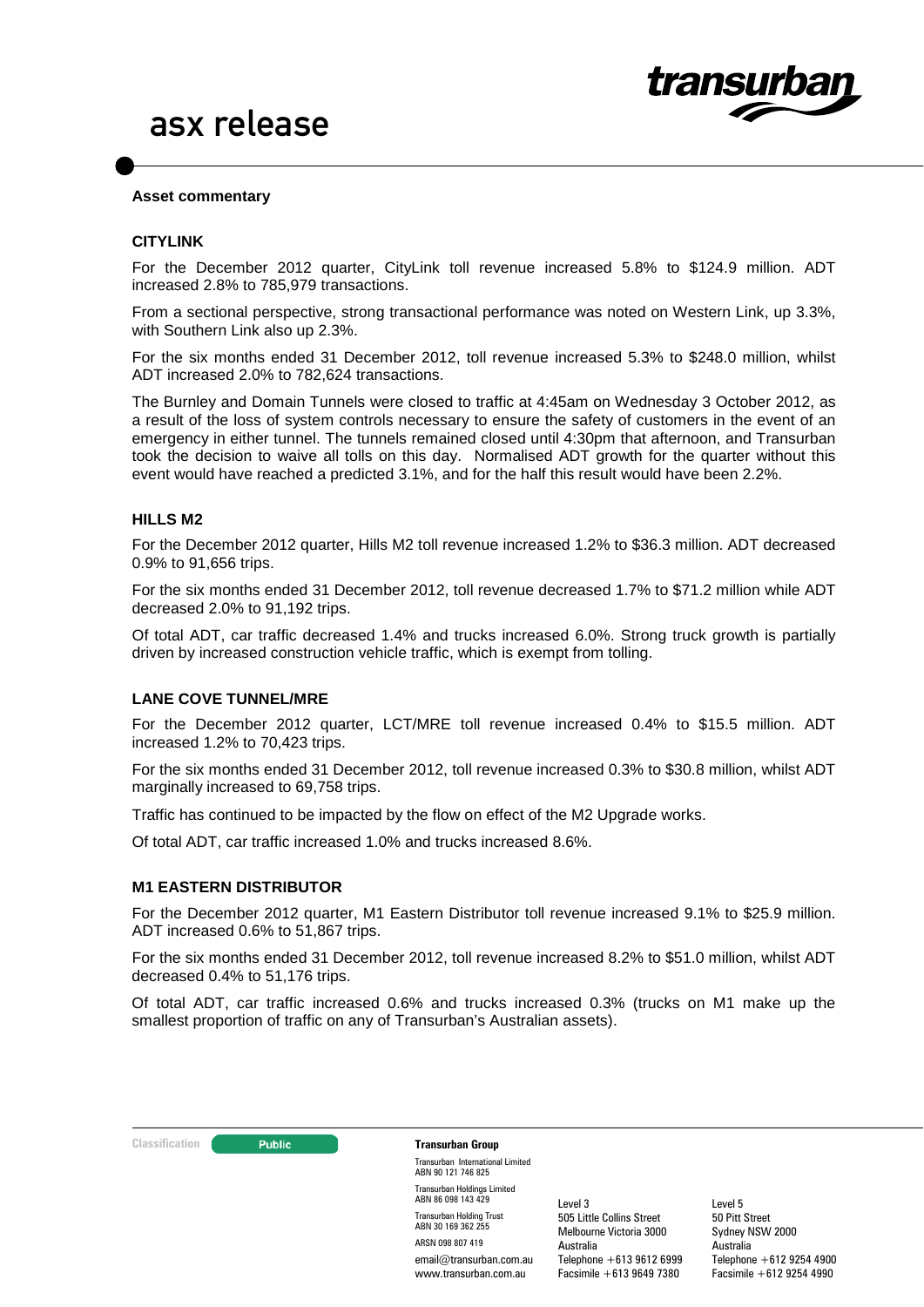

## **WESTLINK M7**

For the December 2012 quarter, Westlink M7 toll revenue increased 3.2% to \$52.5 million. ADT increased 3.1% to 142,641 trips.

For the six months ended 31 December 2012, toll revenue increased 3.2% to \$104.8 million, whilst ADT increased 2.4% to 142,446 trips.

The toll price increased from 35.9 cents per kilometre to 36.0 cents per kilometre on 1 October 2012.

Of total ADT, car traffic increased 2.5% and trucks increased 6.7%.

Average tolled trip length was 12.86 kilometres for the quarter compared to 12.88 for the prior corresponding period.

#### **M5 SOUTH WEST MOTORWAY**

For the December 2012 quarter, M5 toll revenue increased 7.6% to \$48.1 million. ADT decreased 0.8% to 123,996 trips.

For the six months ended 31 December 2012, toll revenue increased 10.1% to \$96.7 million, whilst ADT decreased 0.4% to 124,771 trips.

The toll price for trucks and buses (Class 4) increased from \$8.80 to \$9.30 (including GST) on 23 November 2012.

Of total ADT, car traffic decreased 1.4% and trucks increased 6.5%.

#### **495 EXPRESS LANES**

The 495 Express Lanes opened to tolled traffic at 3am on Saturday 17 November 2012, following a five-year construction process.

During the period, toll revenue grew 99.1% from a daily average of \$12,212 in the first week of operations to an average of \$24,317 in the week prior to the Christmas/New Year holidays. Traffic for the same period increased 57.2%, from an average of 15,201 daily trips to 23,903 daily trips.

As congestion increased, demand for the Express Lanes also increased, resulting in escalation of the dynamic pricing. To travel the full length of the Express Lanes, the minimum toll price for the period was \$1.65 and the maximum peak price was \$3.70. The average toll per trip to date has been \$1.07.

On average, 92.6% of trips are toll trips. The non-toll trips include HOV 3+ trips and exempt vehicle trips that travel free of charge in accordance with the concession agreement with the Virginia Department of Transportation (VDOT).

#### **POCAHONTAS 895**

For the December 2012 quarter, Pocahontas toll revenue increased 3.8% to US\$3.8 million. ADT increased 3.6% to 14,507 trips.

For the six months ended 31 December 2012, toll revenue increased 5.3% to US\$7.7 million, whilst ADT increased 5.1% to 14,861 trips.

#### **Classification Construction Transurban Group**

Transurban International Limited ABN 90 121 746 825 Transurban Holdings Limited ABN 86 098 143 429 Transurban Holding Trust ABN 30 169 362 255 ARSN 098 807 419 email@transurban.com.au www.transurban.com.au

Level 3 505 Little Collins Street Melbourne Victoria 3000 Australia Telephone +613 9612 6999 Facsimile +613 9649 7380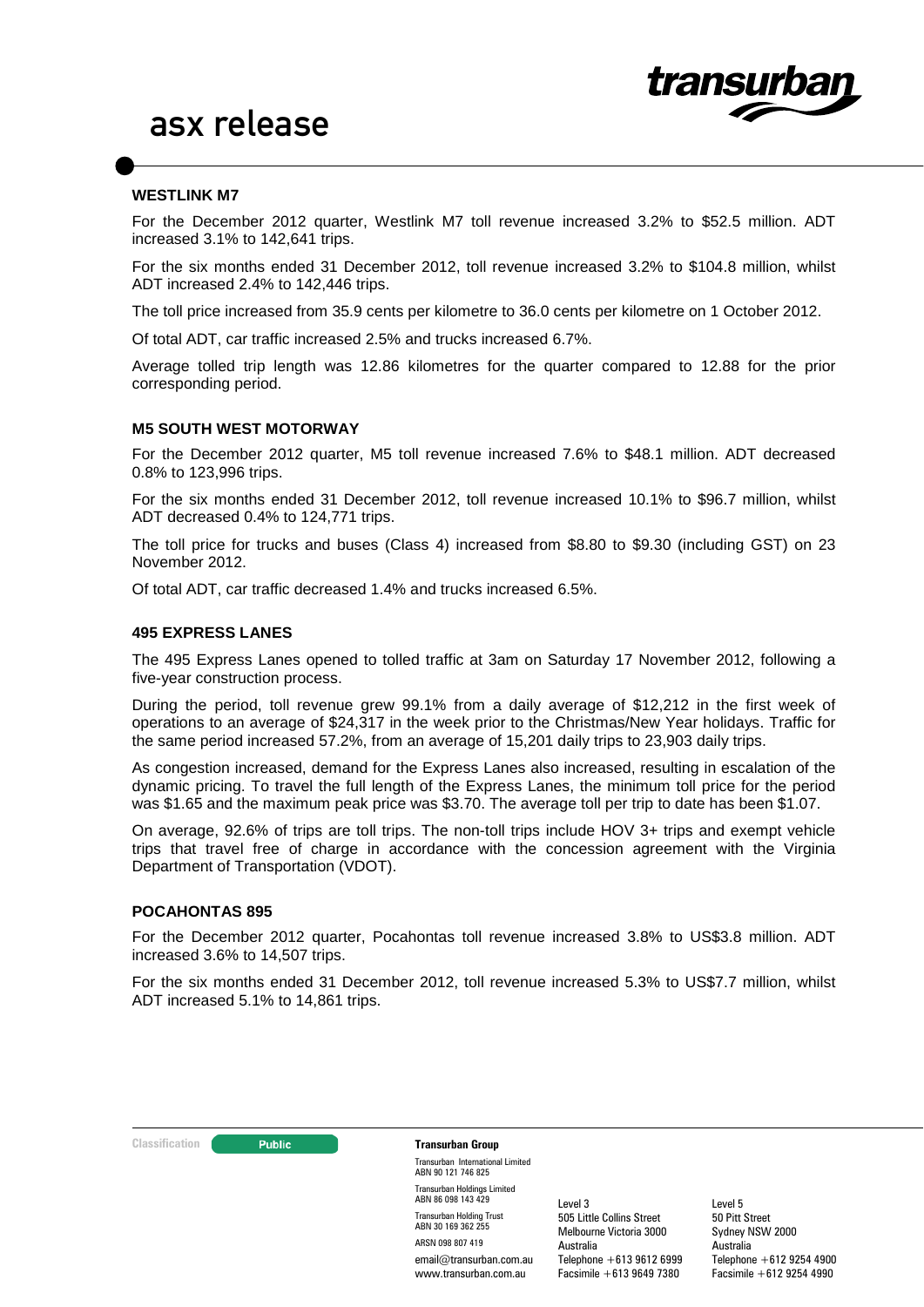

# **Appendix 2 – Traffic and revenue data – December quarter and December year to date**

| Asset                     |                                                             | <b>Dec 12</b><br>quarter | <b>Dec 11</b><br>quarter | %<br>change | <b>H1 FY13</b> | <b>H1 FY12</b> | %<br>change |
|---------------------------|-------------------------------------------------------------|--------------------------|--------------------------|-------------|----------------|----------------|-------------|
|                           |                                                             |                          |                          |             |                |                |             |
| CityLink                  | Total Toll Revenue (\$A'000) (net<br>of GST)                | \$124,885                | \$118,021                | 5.8%        | \$247,989      | \$235,422      | 5.3%        |
|                           | <b>Average Daily Transactions</b>                           | 785,979                  | 764,876                  | 2.8%        | 782,624        | 767,343        | 2.0%        |
|                           | Average Workday Transactions                                | 863,299                  | 858,379                  | 0.6%        | 856,335        | 849,034        | 0.9%        |
|                           |                                                             |                          |                          |             |                |                |             |
|                           | Total Toll Revenue (\$A'000) (net<br>of GST)                | \$36,300                 | \$35,866                 | 1.2%        | \$71,168       | \$72,382       | $(1.7\%)$   |
| Hills M2                  | <b>Average Daily Trips</b>                                  | 91.656                   | 92,499                   | (0.9%       | 91,192         | 93,042         | $(2.0\%)$   |
|                           | Average Workday Trips                                       | 100,448                  | 102,530                  | $(2.0\%)$   | 99,988         | 102,133        | $(2.1\%)$   |
|                           |                                                             |                          |                          |             |                |                |             |
| Lane Cove                 | Total Toll Revenue (\$A'000) (net<br>of GST)                | \$15,542                 | \$15,480                 | 0.4%        | \$30,801       | \$30,697       | 0.3%        |
| Tunnel /<br><b>MRE</b>    | <b>Average Daily Trips</b>                                  | 70,423                   | 69,568                   | 1.2%        | 69,758         | 69,757         | 0.0%        |
|                           | Average Workday Trips                                       | 78,895                   | 78,865                   | 0.0%        | 77,900         | 78,122         | $(0.3\%)$   |
|                           |                                                             |                          |                          |             |                |                |             |
| M1 Eastern<br>Distributor | Total Toll Revenue (\$A'000) (net<br>of GST)                | \$25,880                 | \$23,726                 | 9.1%        | \$50,985       | \$47,118       | 8.2%        |
|                           | <b>Average Daily Trips</b>                                  | 51,867                   | 51,580                   | 0.6%        | 51,176         | 51,357         | $(0.4\%)$   |
|                           | Average Workday Trips                                       | 56,381                   | 56,814                   | (0.8%       | 55,499         | 56,065         | $(1.0\%)$   |
|                           |                                                             |                          |                          |             |                |                |             |
| Westlink M7               | Total Toll Revenue (\$A'000) (net<br>of GST)                | \$52,501                 | \$50,896                 | 3.2%        | \$104,802      | \$101,529      | 3.2%        |
|                           | <b>Average Daily Trips</b>                                  | 142,641                  | 138,316                  | 3.1%        | 142,446        | 139,132        | 2.4%        |
|                           | Average Workday Trips                                       | 162,059                  | 157,666                  | 2.8%        | 160,748        | 156,947        | 2.4%        |
|                           | Average daily tolled vehicle<br>kilometres travelled ('000) | 1,844                    | 1,782                    | 3.5%        | 1,835          | 1,786          | 2.7%        |
|                           | Average daily total vehicle<br>kilometres travelled ('000)  | 2,210                    | 2,143                    | 3.1%        | 2,199          | 2,143          | 2.6%        |
|                           |                                                             |                          |                          |             |                |                |             |
| M5 South                  | Total Toll Revenue (\$A'000) (net<br>of GST)                | \$48.149                 | \$44,749                 | 7.6%        | \$96,721       | \$87,817       | 10.1%       |
| West<br>Motorway          | <b>Average Daily Trips</b>                                  | 123,996                  | 125,003                  | (0.8%       | 124,771        | 125,314        | (0.4%       |
|                           | Average Workday Trips                                       | 130,270                  | 132,020                  | $(1.3\%)$   | 130,730        | 131,681        | (0.7%       |
|                           |                                                             |                          |                          |             |                |                |             |
| 495                       | Total Toll Revenue (\$USD'000)                              | \$828                    | N/A                      | N/A         | \$828          | N/A            | N/A         |
| <b>Express</b>            | <b>Average Daily Trips</b>                                  | 18,594                   | N/A                      | N/A         | 18,594         | N/A            | N/A         |
| Lanes*                    | Average Workday Trips                                       | 23,308                   | N/A                      | N/A         | 23,308         | N/A            | N/A         |
|                           |                                                             |                          |                          |             |                |                |             |
|                           | Total Toll Revenue (\$USD'000)                              | \$3,771                  | \$3,632                  | 3.8%        | \$7,684        | \$7,294        | 5.3%        |
| Pocahontas<br>895         | <b>Average Daily Trips</b>                                  | 14,507                   | 14,008                   | 3.6%        | 14,861         | 14,141         | 5.1%        |
|                           | Average Workday Trips                                       | 15,618                   | 15,066                   | 3.7%        | 15,943         | 15,268         | 4.4%        |

# **Classification Transurban Group**

Transurban International Limited ABN 90 121 746 825 Transurban Holdings Limited ABN 86 098 143 429 Transurban Holding Trust ABN 30 169 362 255 ARSN 098 807 419 email@transurban.com.au www.transurban.com.au

Level 3 505 Little Collins Street Melbourne Victoria 3000 Australia Telephone +613 9612 6999 Facsimile +613 9649 7380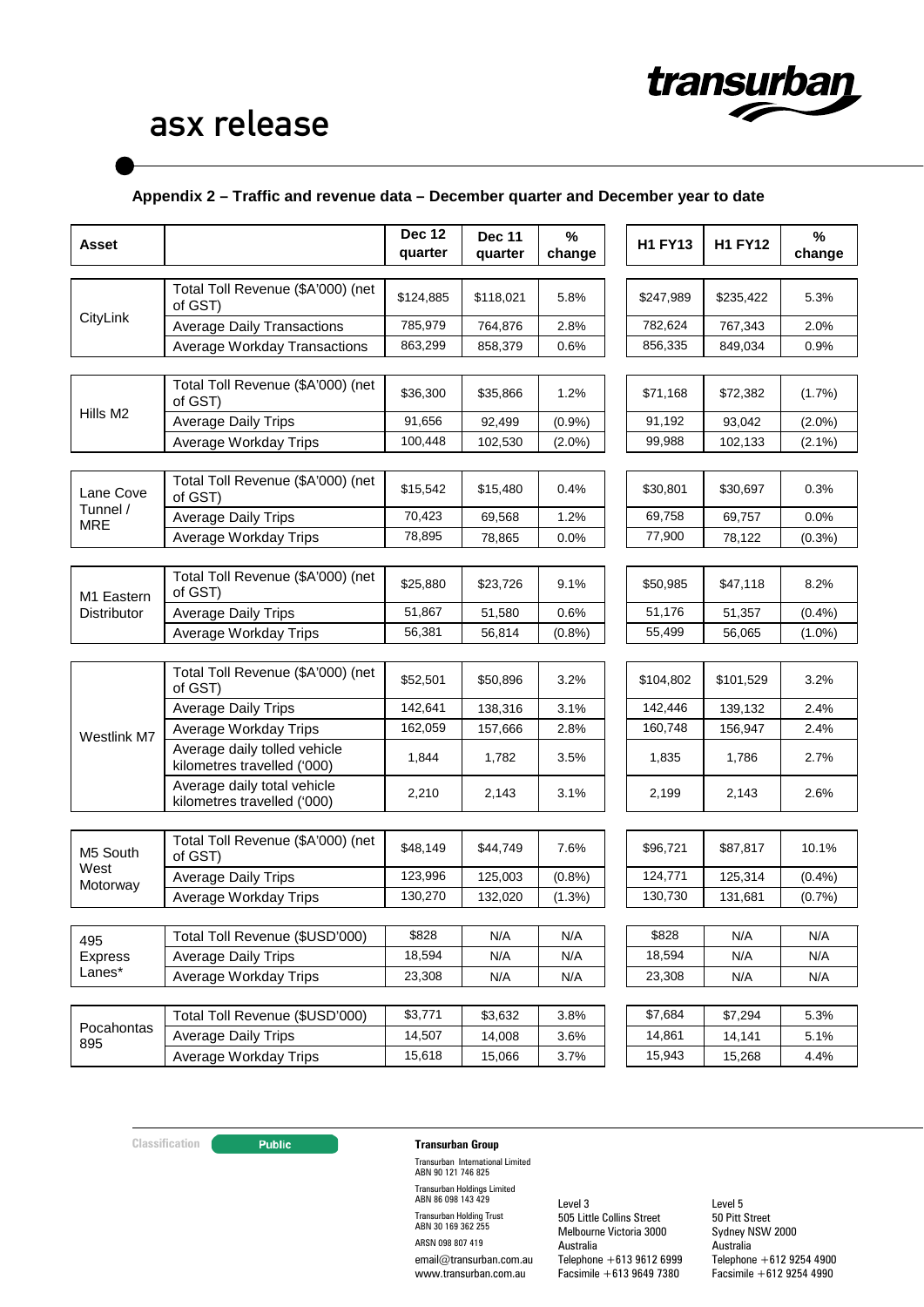

# **Appendix 3 – Quarterly and year to date traffic and revenue data**

| Total Toll Revenue (\$A'000) (net of GST)<br>CityLink<br><b>Average Daily Transactions</b><br>Average Workday Transactions | \$123,104<br>779,269<br>849,585<br>\$34,868<br>90,729 | \$124,885<br>785,979<br>863,299<br>\$36,300<br>91,656 | \$247,989<br>782,624<br>856,335 |
|----------------------------------------------------------------------------------------------------------------------------|-------------------------------------------------------|-------------------------------------------------------|---------------------------------|
|                                                                                                                            |                                                       |                                                       |                                 |
|                                                                                                                            |                                                       |                                                       |                                 |
|                                                                                                                            |                                                       |                                                       |                                 |
|                                                                                                                            |                                                       |                                                       |                                 |
|                                                                                                                            |                                                       |                                                       |                                 |
| Total Toll Revenue (\$A'000) (net of GST)                                                                                  |                                                       |                                                       | \$71,168                        |
| Hills M <sub>2</sub><br><b>Average Daily Trips</b>                                                                         |                                                       |                                                       | 91,192                          |
| Average Workday Trips                                                                                                      | 99,543                                                | 100,448                                               | 99,988                          |
| Total Toll Revenue (\$A'000) (net of GST)<br>Lane Cove                                                                     | \$15,259                                              | \$15,542                                              | \$30,801                        |
| Tunnel /<br><b>Average Daily Trips</b>                                                                                     | 69,092                                                | 70,423                                                | 69,758                          |
| MRE<br>Average Workday Trips                                                                                               | 76,936                                                | 78,895                                                | 77,900                          |
|                                                                                                                            |                                                       |                                                       |                                 |
| Total Toll Revenue (\$A'000) (net of GST)                                                                                  | \$25,105                                              | \$25,880                                              | \$50,985                        |
| M1 Eastern<br><b>Average Daily Trips</b><br>Distributor                                                                    | 50,486                                                | 51,867                                                | 51,176                          |
| Average Workday Trips                                                                                                      | 54,645                                                | 56,381                                                | 55,499                          |
|                                                                                                                            |                                                       |                                                       |                                 |
| Total Toll Revenue (\$A'000) (net of GST)                                                                                  | \$52,301                                              | \$52,501                                              | \$104,802                       |
| <b>Average Daily Trips</b>                                                                                                 | 142,251                                               | 142,641                                               | 142,446                         |
| Average Workday Trips                                                                                                      | 159,476                                               | 162,059                                               | 160,748                         |
| Westlink M7<br>Average daily tolled vehicle kilometres<br>travelled ('000)                                                 | 1,826                                                 | 1,844                                                 | 1,835                           |
| Average daily total vehicle kilometres<br>travelled ('000)                                                                 | 2,187                                                 | 2,210                                                 | 2,199                           |
|                                                                                                                            |                                                       |                                                       |                                 |
| Total Toll Revenue (\$A'000) (net of GST)<br>M5 South                                                                      | \$48,572                                              | \$48,149                                              | \$96,721                        |
| <b>Average Daily Trips</b><br>West                                                                                         | 125,546                                               | 123,996                                               | 124,771                         |
| Motorway<br>Average Workday Trips                                                                                          | 131,176                                               | 130,270                                               | 130,730                         |
|                                                                                                                            |                                                       |                                                       |                                 |
| Total Toll Revenue (\$USD'000)<br>495 Express                                                                              | N/A                                                   | \$828                                                 | \$828                           |
| <b>Average Daily Trips</b><br>Lanes*                                                                                       | N/A                                                   | 18,594                                                | 18,594                          |
| Average Workday Trips                                                                                                      | N/A                                                   | 23,308                                                | 23,308                          |
| Total Toll Revenue (\$USD'000)                                                                                             | \$3,913                                               | \$3,771                                               | \$7,684                         |
| Pocahontas<br><b>Average Daily Trips</b>                                                                                   | 15,214                                                | 14,507                                                | 14,861                          |
| 895<br>Average Workday Trips                                                                                               | 16,273                                                | 15,618                                                | 15,943                          |

\*The 495 Express Lanes opened to traffic 17 November 2012.

# **Classification Transurban Group**

Transurban International Limited ABN 90 121 746 825 Transurban Holdings Limited ABN 86 098 143 429 Transurban Holding Trust ABN 30 169 362 255 ARSN 098 807 419 email@transurban.com.au www.transurban.com.au

Level 3 505 Little Collins Street Melbourne Victoria 3000 Australia Telephone +613 9612 6999 Facsimile +613 9649 7380